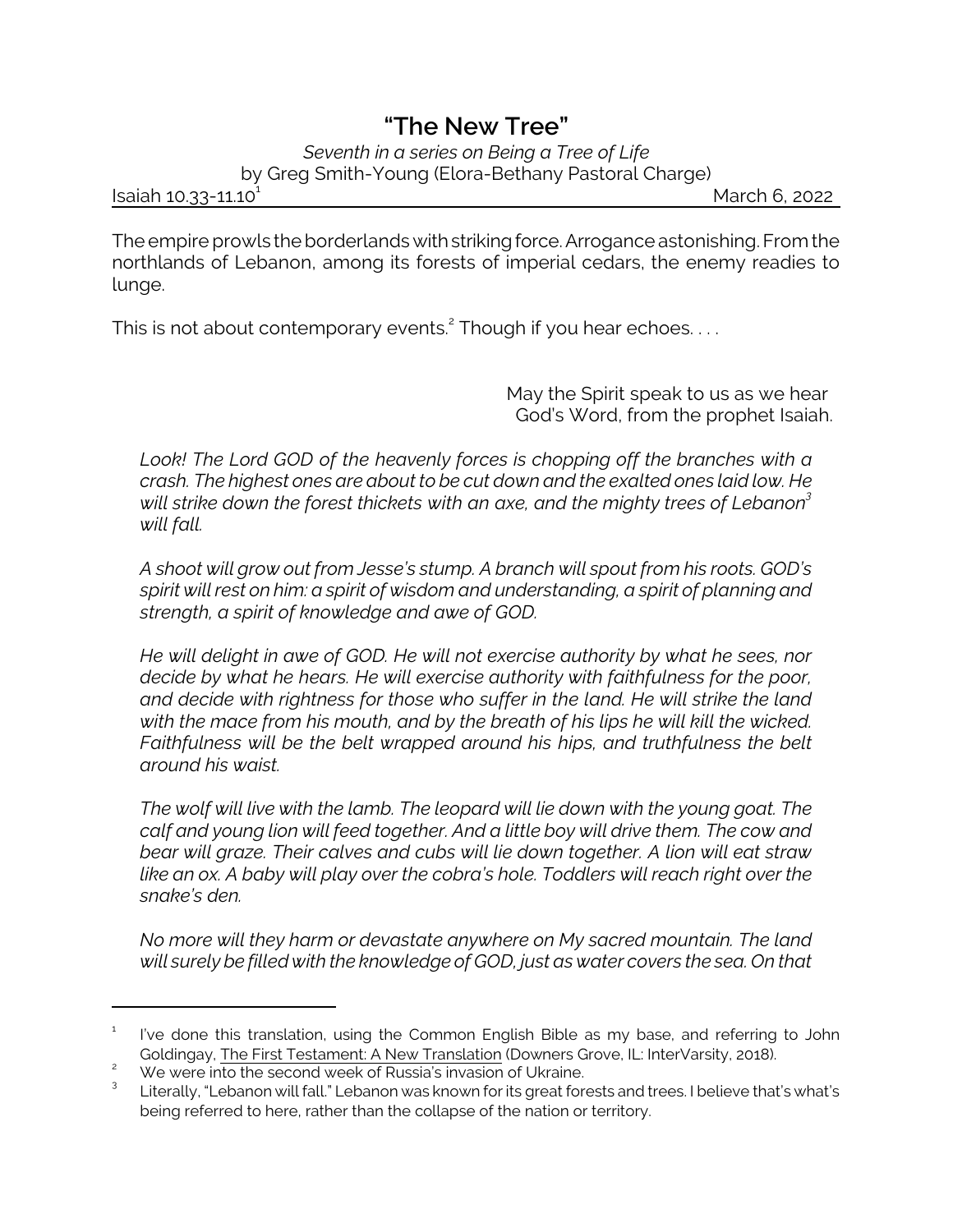*day, Jesse's root will stand as a signal to the peoples. The nations will seek him out, and where he lives will be full of splendour.*

This is God's Word, the promise of Israel.

I

It's all a dream, right? I mean . . . you know . . . the world these days. It was no less a dream back when Isaiah promised this. God's People were done for. Their line of kings from David down had rotted from the inside out. The all-devouring superpower was poised to strike.

But then, this promise. Something new! In the fallen, trashed, burnt-over desolation . . . life!

Where all had been banished, a new tree grows. Like before, but different. Decisively different. This King for God's People is blanketed with God's Spirit. So he rules well, with all the qualities needed for good government. (Think "good government" is boring? What's it like without it?) His rule is the wisdom of God. The poor, his number one priority. Relieving suffering, his agenda.

The result? The Kingdom of Peace, in a world craving it. This King, Messiah. The tiny, fragile sprout of green. The Child leading. The Tree of Life.

We are his, and because we belong to Jesus, we are a tree of his life.

II

Today I'm finishing up my look at trees. The Bible itself uses trees to tell the story of God. So learning from prophets *and* arborists, I've been wondering what trees can teach us about being congregations — trees of life — these days.

Let's review. Imagine we are a tree of Jesus' Life.

Picture the 3 main parts of a tree: roots, trunk and branches, leaves and fruit. I've used

- roots to talk about our life with God,
- trunk and branches for our life together, and
- leaves and fruits for our life for the world.

Think of Jesus' love commands. He tells us,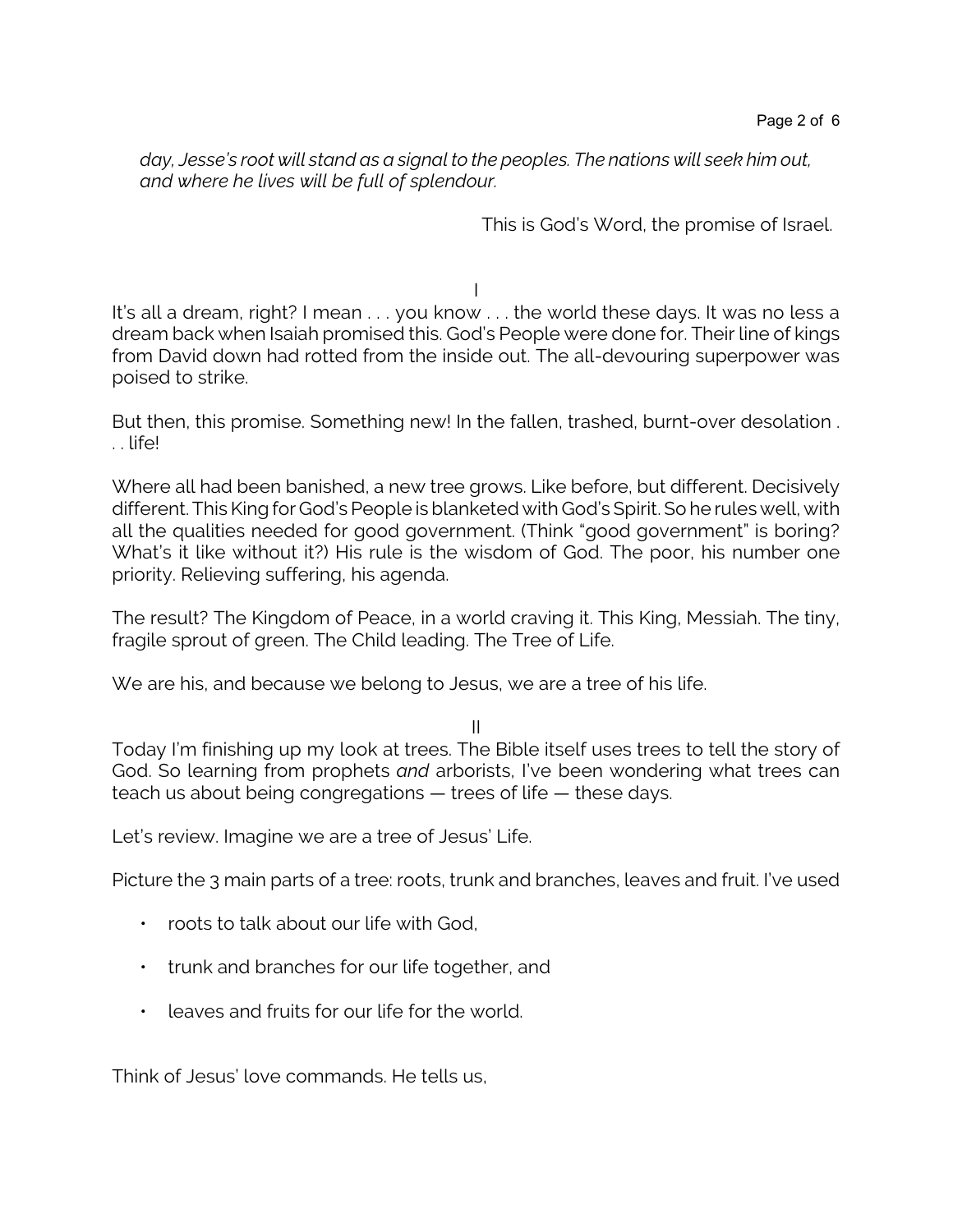- love God with all that we are.
- love one another within his community of disciples.
- love our neighbours. Jesus grows our idea of "neighbour" to include anyone in need. I'm thinking "neighbour" includes "all creatures great and small," the "all my relations" idea in many Indigenous philosophies. $4$
- he also says, love our enemies.

Love is not so much a feeling; feelings come and go. Love is action: for God, neighbours, enemies, creation, one another.

When this happens, we glimpse the Peaceable Kingdom which Isaiah described. Here and now, we experience peace, because we are with Jesus.

- We abide, or live, in Christ.
- We are the Body of Christ.
- We are on mission with Christ.

I've been thinking about practices that help us tend to our tree.

- We tend to our roots, through daily prayer and worshipping together weekly.
- We tend to our trunk and branches, by sharing joys and sorrows, and by learning peace through forgiveness, repentance, and reconciliation.
- We strengthen our leaves and fruit, individually as we scatter to serve others

<sup>4</sup> Thomas King writes, "'All my relations' is the English equivalent of a phrase familiar to most Native peoples of North America. It may begin or end a prayer or speech or a story, and, while each tribe has its own way of expressing this sentiment in its own language, the meaning is the same. 'All my relations' is at first a reminder of who we are and of our relationship with both our family and our relatives. It also reminds us of the extended relationship we share with all human beings. But the relationships that Native people see go further, the web of kinship to animals, to the birds, to the fish, to the plants, to all the animate and inanimate forms that can be seen or imagined. More than that, "all my relations" is an encouragement for us to accept the responsibilities we have within the universal family by living our lives in a harmonious and moral manner (a common admonishment is to say of someone that they act as if they had no relations)." Quoted in Walking Together: First Nations, Métis and Inuit Perspectives in Curriculum (Government of Alberta). [www.learnalberta.ca/content/aswt/well\\_being/documents/all\\_my\\_relations.pdf](https://www.learnalberta.ca/content/aswt/well_being/documents/all_my_relations.pdf)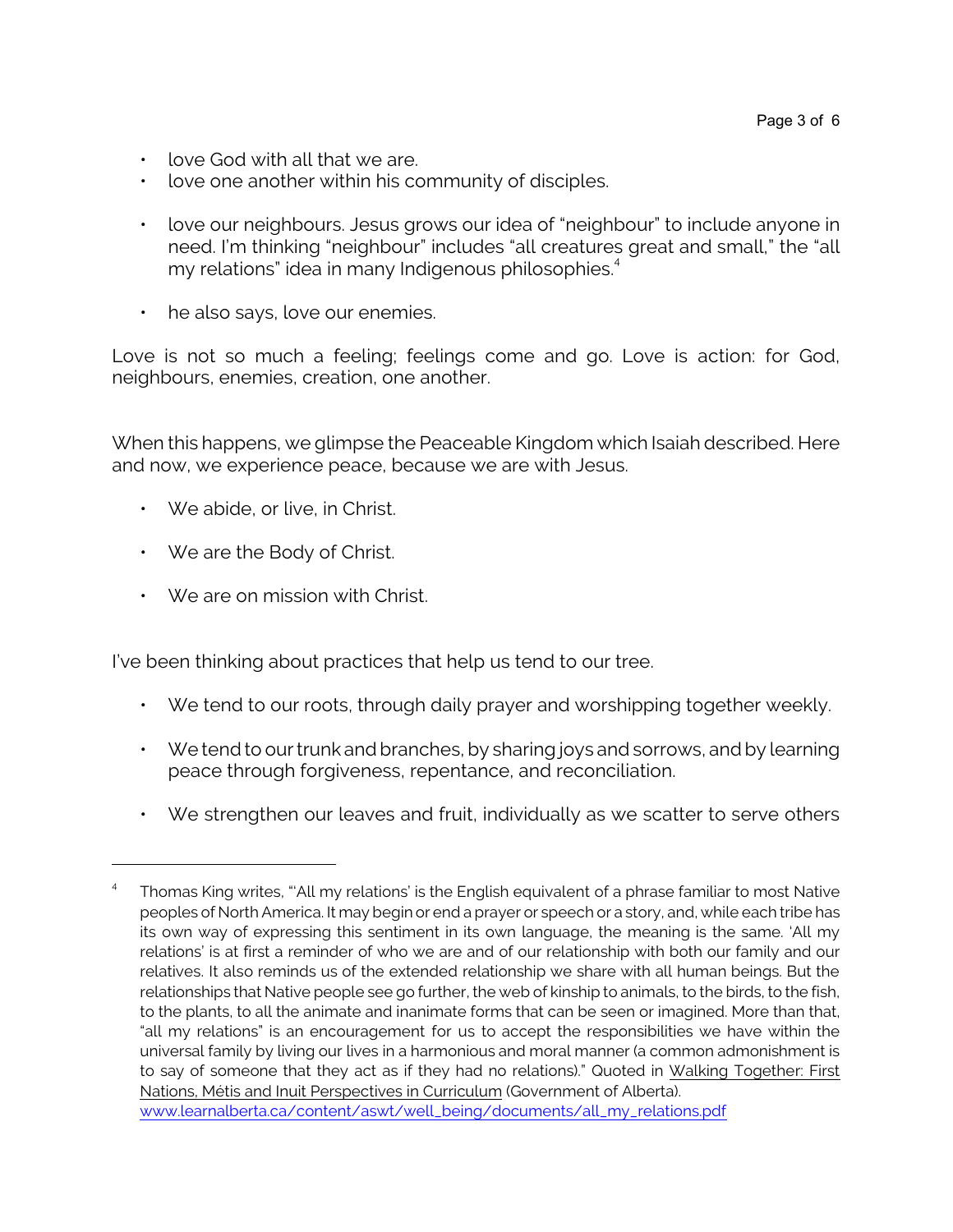within our many neighbourhoods, and together through an anchor cause (that's something to which our congregation commits its focus, energies, and resources).

III

As I wrap this up, I realize that thinking of these different parts separately is helpful. But always remember, a tree is a tree. It's a single organism. The whole tree must be healthy.

Same with a congregation. Sure, many of us are drawn to outreach, others to relationships, and others to spirituality. Yet these all need our care and attention. We are one tree.

United Church congregations love focussing on "trunk and branches" stuff, our community together. We are passionate about our "leaves and fruit," especially serving those in need and acting for justice. I don't think we're so good at our roots, our "life with God." I think our roots have been weak for a long time, and need special attention.

Even so, let's tend to our whole tree. It all needs attention, care, and mending. This pandemic has weakened our whole tree. And, it's exposed some un-health that was in us before, too.

IV

Another thought. I've mentioned Suzanne Simard before. She's a botanist in British Columbia, who's exploded our understanding of how trees connect within a forest.<sup>5</sup> If you read the United Church's *Broadview* magazine, last month's had a story that included her.<sup>6</sup>

Here's a brief video about some of her discoveries.<sup>7</sup>

*Trees may look like solitary individuals, but the ground beneath our feet tells a different story. Trees are secretly talking, trading and waging war on one another.*

*They are doing this using a network of fungi that grow around and inside their roots. The fungi provide the trees with nutrients and in return they receive sugars. But scientists have found this connection runs far deeper than first thought. By plugging*

<sup>5</sup> [suzannesimard.com](https://suzannesimard.com/) <sup>6</sup>

Alanna Mitchell, "Japanese method can grow forests 10 times faster — and help heal our planet" Broadview (February 24, 2022). [broadview.org/miyawaki-method](https://broadview.org/miyawaki-method/)

<sup>&</sup>lt;sup>7</sup> How Trees Secretly Talk to Each Other" BBC News online (June 28, 2018). [www.bbc.com/news/av/science-environment-44643177](https://www.bbc.com/news/av/science-environment-44643177)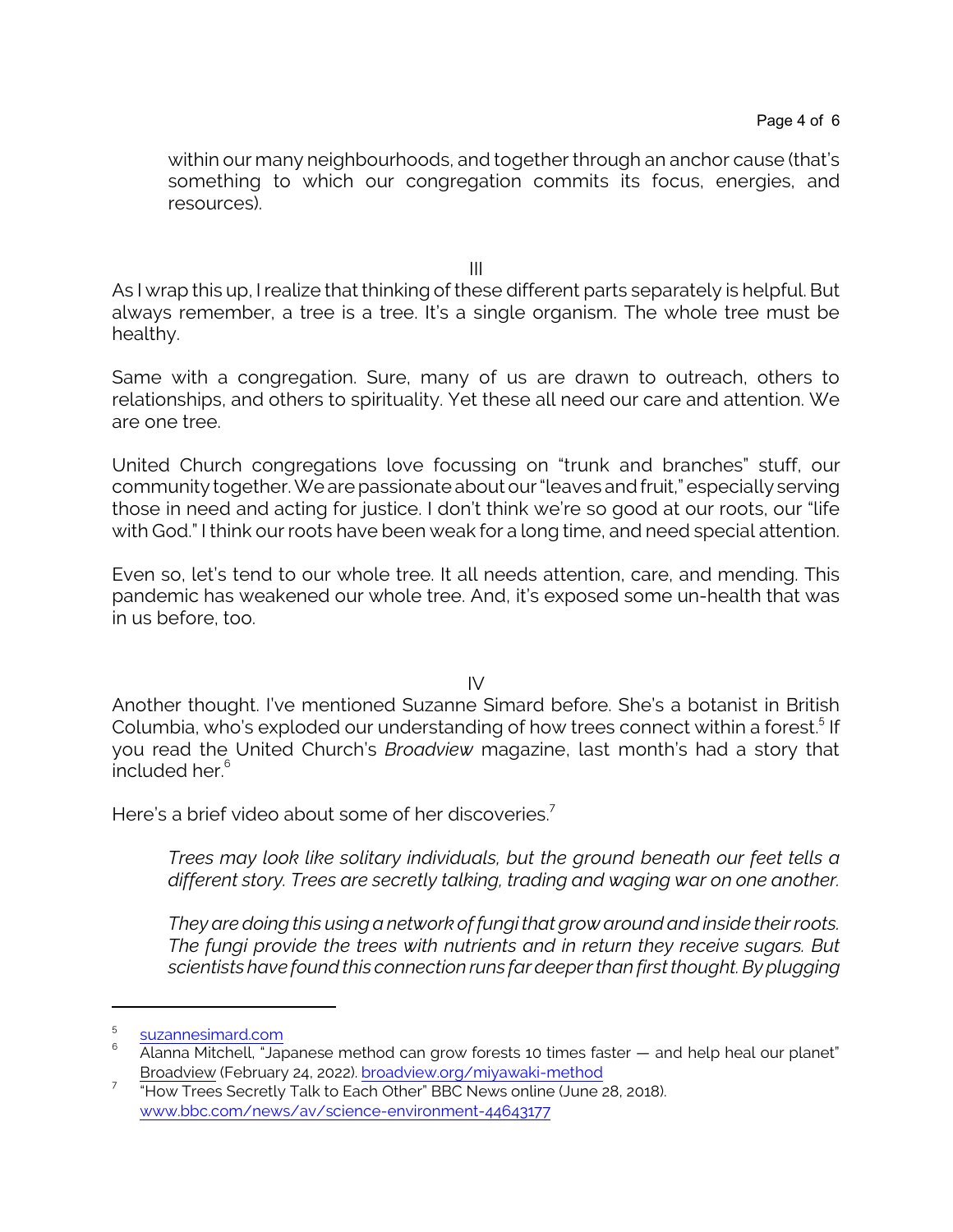*into the fungal network, trees can share resources with each other. The system has been nicknamed the Wood Wide Web.* 

*It's thought that older trees, fondly known as mother trees, use this fungal network to supply shaded seedlings with sugars, giving them a better chance of survival. Those trees that are sick or dying may dump their resources into the network which might then be used by healthier neighbours.* 

*Plants also use fungi to send messages to one another. If they are attacked, they can release chemical signals through their roots which can warn their neighbours to raise their defenses.* 

*But like our internet, the Wood Wide Web has its dark side too. Some orchids hack the system to steal resources from nearby trees and other species, like the black walnut, spread toxic chemicals through the network to sabotage their rivals.*

*Arboreal cybercrime aside, scientists are still debating why plants behave in such an altruistic way.* 

*The hidden network creates a thriving community between individuals. When you are next in woodland, you might like to think of trees as part of a big superorganism chatting and swapping information and food beneath your feet.* 

 $\vee$ 

We are *a* Tree of Jesus' life. But we're not the only tree in the forest.

Jeff talked with us about these amalgamation conversations beginning, including Bethany, Elora, and maybe Alma United Church congregations. These individual trees are already connected in the forest. We're connected within the United Church of Canada. We're connected through our nearness to one another. We're connected in our area, with other congregation-trees of different traditions: Anglican, Presbyterian, Baptist, Roman Catholic, Pentecostal, and others too.

We're already connected in networks of sharing and support. And, I hope, not much competition against each other. Most important, we share in the one Jesus, and are filled with the one Holy Spirit.

I think these amalgamation conversations are good. If we can join our different strengths, and share in one another's weaknesses; if we can see a common vision and hope for a new life together; then I think our abiding-in-Christ roots, and our body-of-Christ trunk and branches, and our mission-with-Christ leaves and fruit, will be stronger, richer, and healthier.